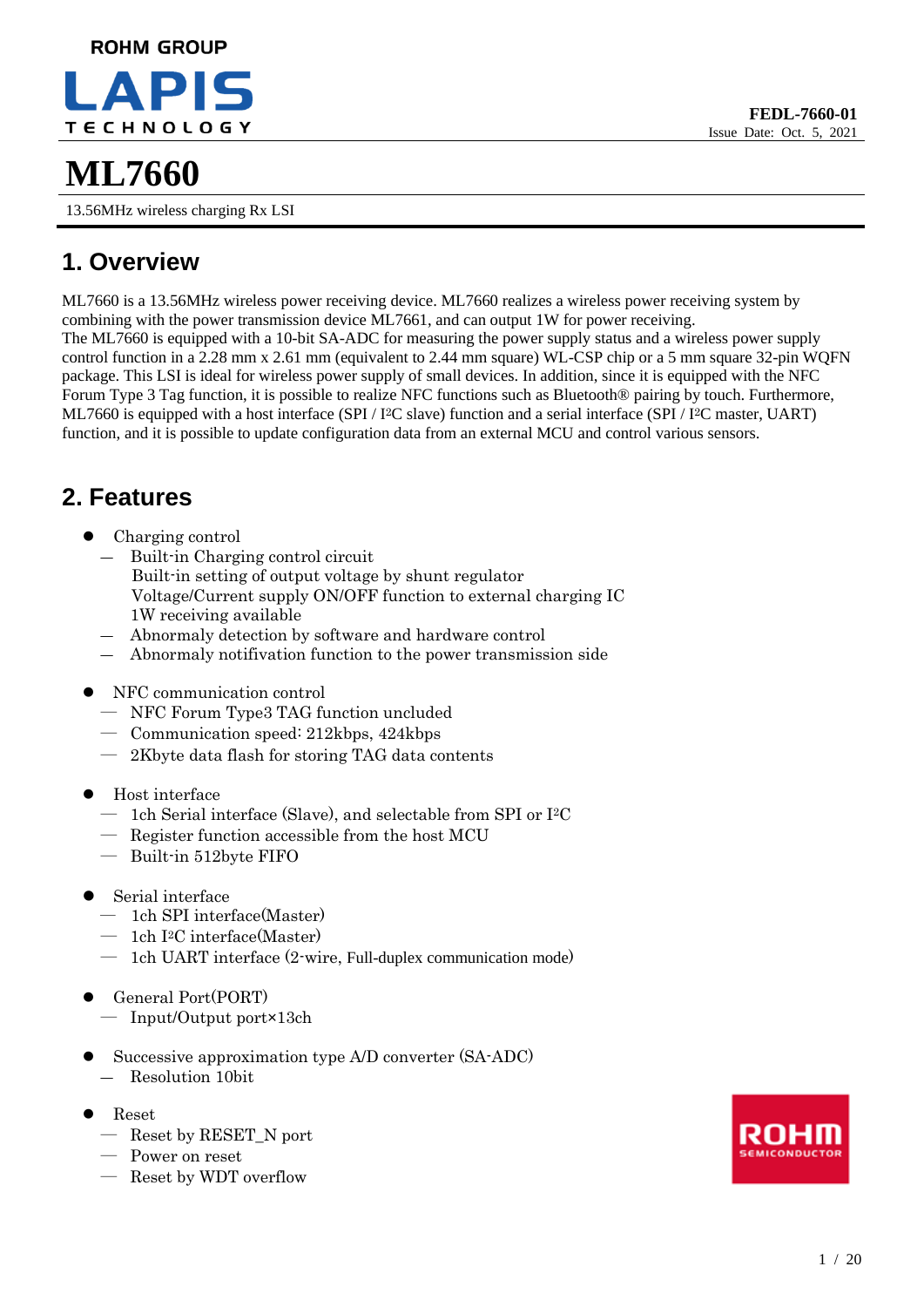- Clock
	- ― Low speed clock
		- Built-in RC oscillation(32.768kHz)
	- ― High speed clock RX0/RX1 antenna input(13.56MHz) from magnetic field
- ⚫ Package
	- ― WL-CSP30pin (S-UFLGA30-2.28x2.61-0.40-W)
	- ― WQFN32pin (P-WQFN32-0505-0.50-A63)
- ⚫ CPU
	- ― 16-bit RISC CPU(CPU:nX-U16/100)
	- ― Built-in On-chip debug function
	- ― Minimum instruction execution time
		- $\div$  18.86us (@212kHz system clock)
- Internal memory
	- ― Memory size

| $Flash*$          | <b>SRAM</b>                           | Other RAM                     |
|-------------------|---------------------------------------|-------------------------------|
| Program: 32K byte | 6K byte (Work RAM)                    | 256 byte (For NFC)            |
| Data: 2K byte     | 1K byte (For debugger trace function) | 512 byte (For Host interface) |

\*: This product uses SuperFlash® technology licensed from Silicon Storage Technology, Inc. SuperFlash® is a registered trademark of Silicon Storage Technology, Inc.

- ⚫ Interrupt controller (INTC)
	- ― 1 non-maskable interrupt source (Internal source: WDT)
	- ― 26 maskable interrupt sources(Internal source: 18, External source: 8)
	- ― Software interrupt(SWI): Max. 64 sources
	- ― Selectable edge and sampling for external interrupt and comparator
	- ― Four step unterrupt levels
- ⚫ Timer
	- ― 8bit×8ch (16-bit configuration is possible using 2ch)
	- ― Built-in Repeat mode, One shot mode is available
	- ― Timer start/stop function by software
- ⚫ Watchdog timer(WDT)
	- ― Non-maskable interrupt and Reset
	- 1<sup>st</sup> overflow: generate interrupt, 2<sup>nd</sup> overflow: generate reset or host notification
	- ― Free-run
	- ― Overflow period: 4 selectable(125ms, 500ms, 2s, 8s) at LSCLK=32.768kHz
	- ― Stop function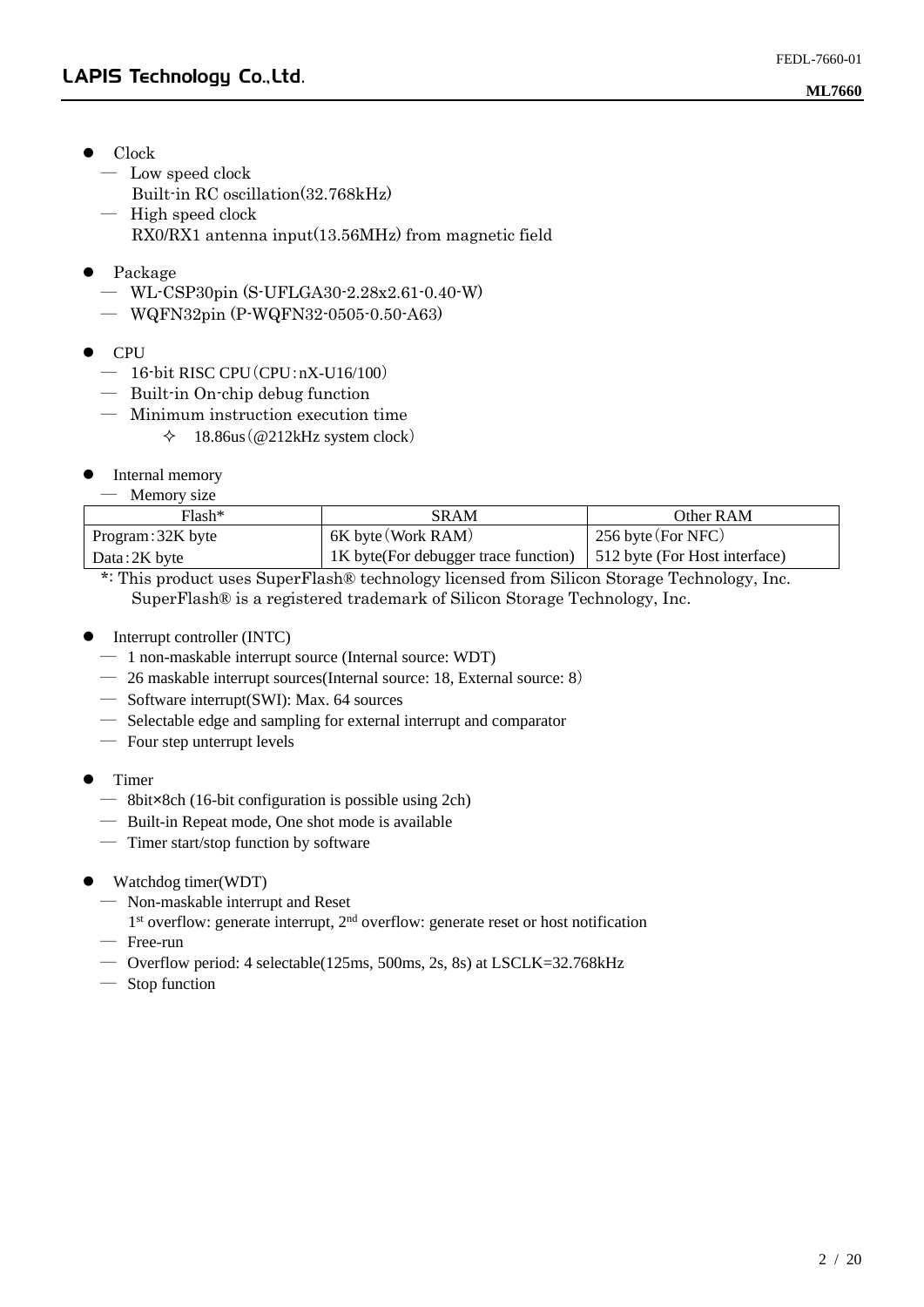- $\bullet$  I<sup>2</sup>C bus interface (I<sup>2</sup>C Master) ― Normal mode (100kbit/s), Fast mode (400kbit/s) available
- SPI interface (SPI Master)
	- ― Selectable from MSB/LSB first
	- ― Selectable from 8-bit length or 16-bit length
	- ― Selectable clock phase and polarity
- ⚫ UART
	- ― Full-duplex communication mode
	- ― Communication speed: 4800 to 115200bps
	- ― Programable interface (Data length, Parity and Stop bit can be selected)
- Power management
	- ― Clock division function
		- System clock supports 6.78MHz, 3.39MHz, 1.7MHz, 848kHz, 424kHz, 212kHz and 106kHz
	- ― Clock stop function HALT mode to stop only CPU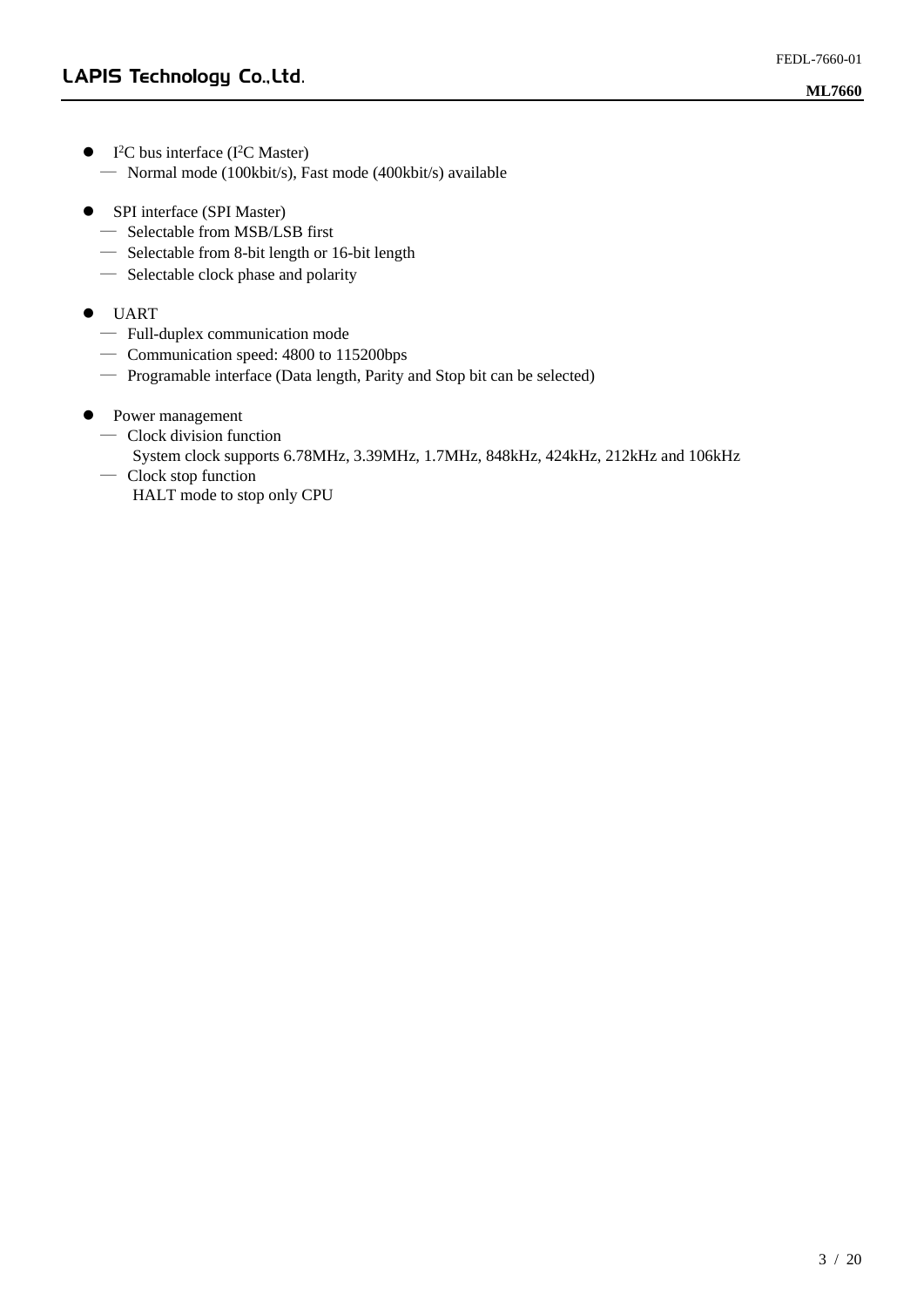# **3. Functional block structure**



\*1 WQFN32pin only

- \*2 WL-CSP30pin only
- \*3 In WL-CSP 30pin, P\_ANT is connected to VDD\_IO inside the LSI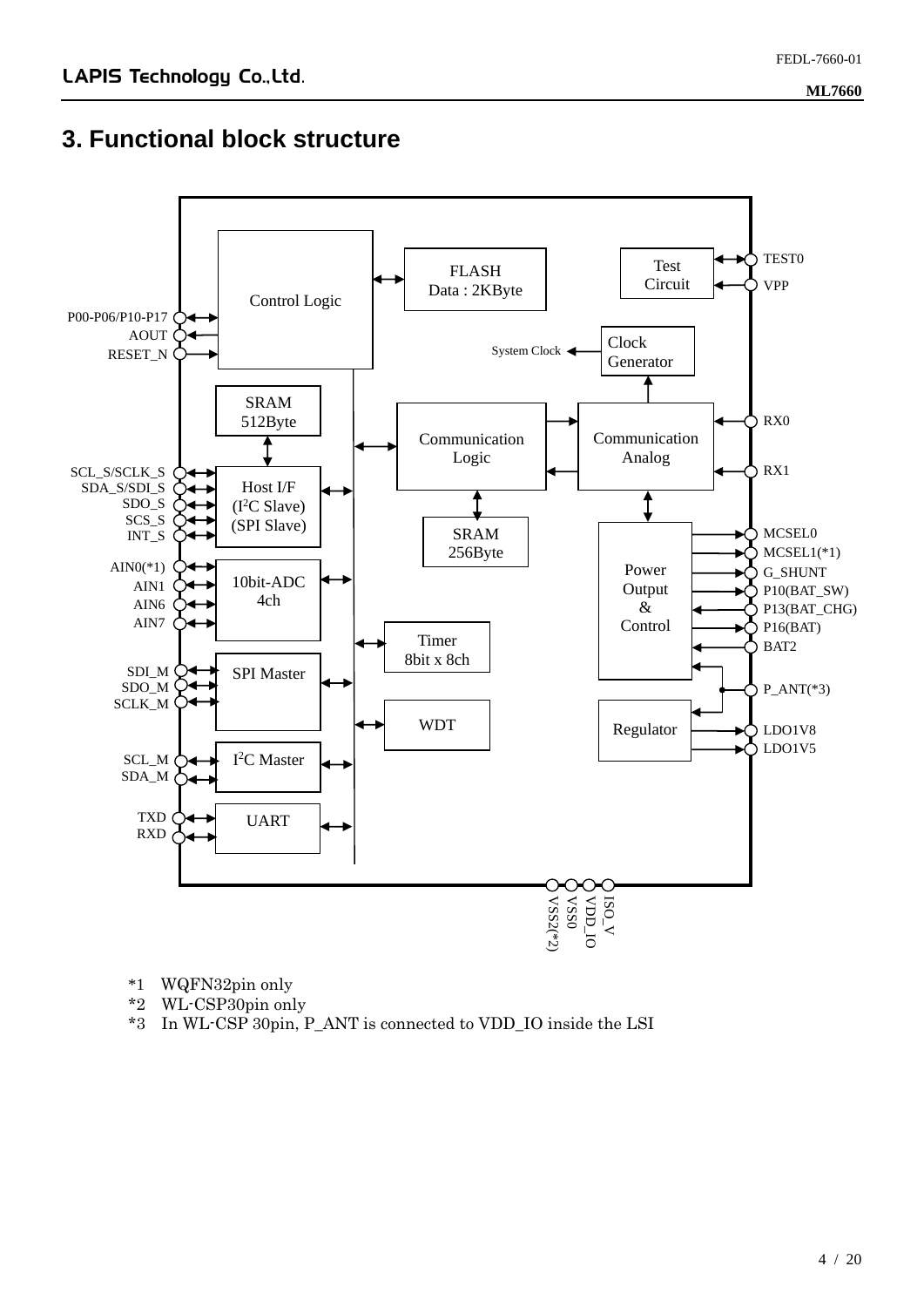# **4. Pin assignment**

#### WL-CSP 30pin

#### BOTTOM VIEW

| LDO1V5                     | LDO1V8                            |                  |                                   |                                  |                |
|----------------------------|-----------------------------------|------------------|-----------------------------------|----------------------------------|----------------|
|                            |                                   | BAT2             | RX <sub>0</sub>                   | <b>G_SHUNT</b>                   | $\mathbf{1}$   |
| ISO_V                      | <b>RESET N</b>                    | <b>TEST0</b>     | RX1                               | P10/RXD                          | $\overline{2}$ |
| P00 /<br>$SDA_S/$<br>SDI_S | P01/<br>$SCL_S/$<br><b>SCLK_S</b> | VSS <sub>2</sub> | P <sub>15</sub> / T <sub>XD</sub> | P <sub>16</sub> /<br><b>AOUT</b> | 3              |
| P04 /<br>INT_S             | P05 /<br>$SDO_S$                  | VSS <sub>0</sub> | P02/<br>$\rm SCL\_M$              | P03/<br>SDA_M                    | $\overline{4}$ |
| P06/<br>$SCS_S$            | P11/<br>AIN <sub>6</sub>          | <b>VPP</b>       | P17/<br>$SDO_M$                   | P <sub>12</sub> /<br>SDI M       | $\overline{5}$ |
| P <sub>13</sub> /<br>AIN7  | VDD_IO                            | MCSELO           | AIN1                              | P <sub>14</sub> /<br>SCLK_M      | 6              |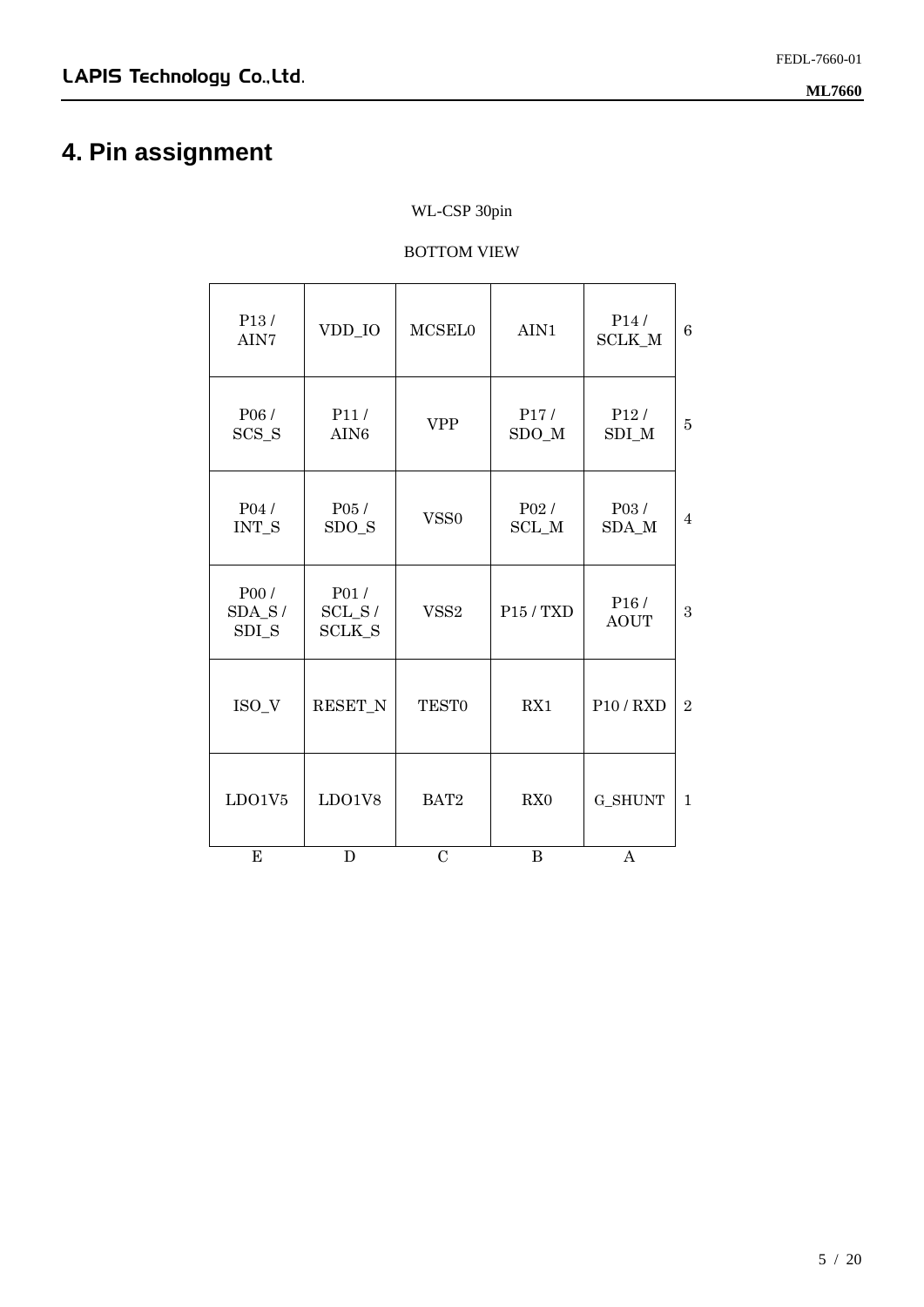WQFN 32pin

#### TOP VIEW



\*Solder the exposed pad onto the PCB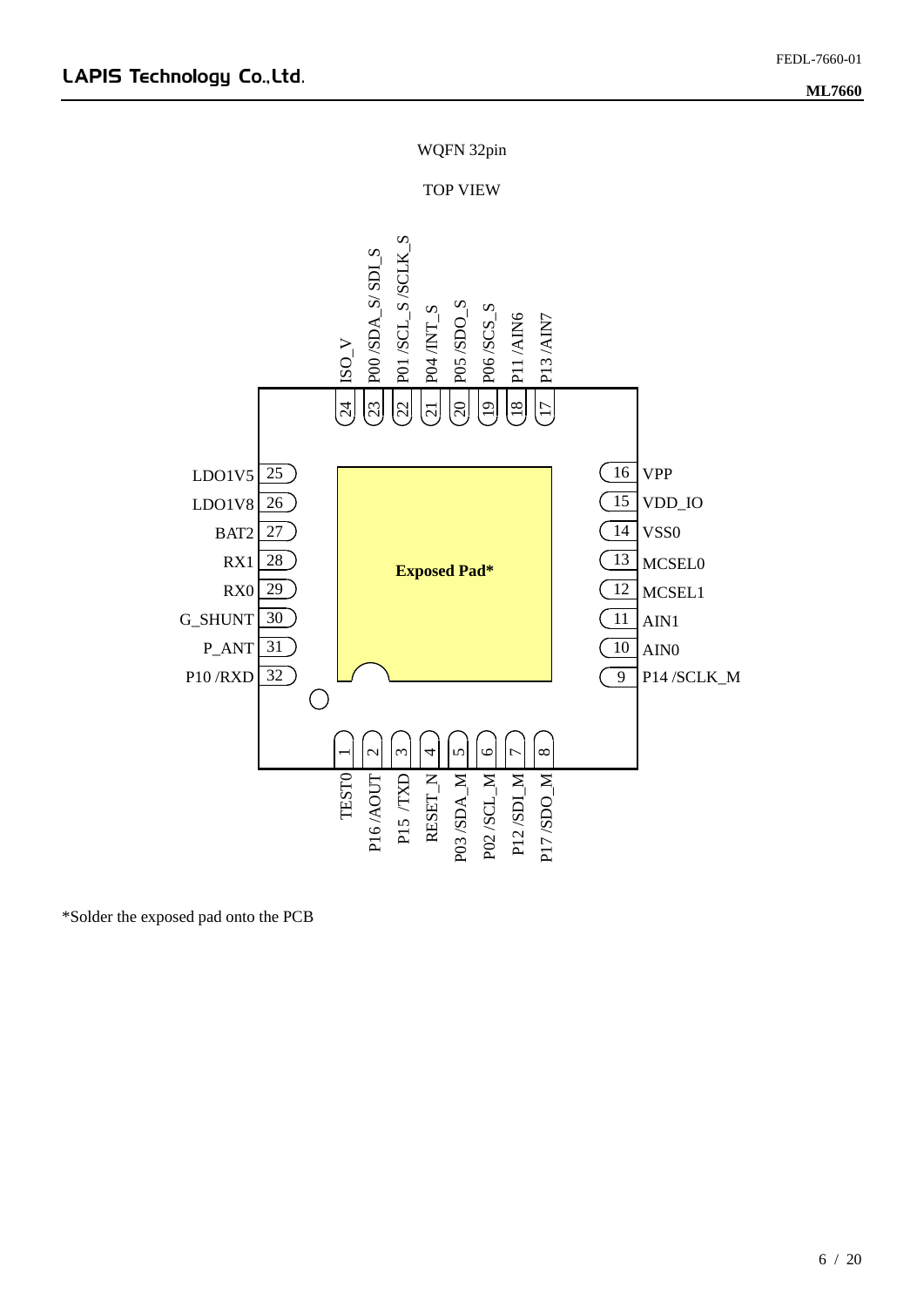# **5. Pin description**

### **5.1 Power GND reference voltage pins**

| PIN No.        | Pin name                        | In reset<br>(*1) | $\overline{1}/\overline{O}$<br>(*2) | Active<br>Level | <b>Description</b>                                                             | Process in<br>not use |
|----------------|---------------------------------|------------------|-------------------------------------|-----------------|--------------------------------------------------------------------------------|-----------------------|
| C4/14          | VSS <sub>0</sub>                |                  |                                     |                 | Ground                                                                         |                       |
| C <sub>3</sub> | VSS2                            |                  |                                     |                 | (VSS0 to VSS2 are connected inside the LSI,<br>respectively)                   |                       |
| D6/15          | VDD IO                          |                  |                                     |                 | Logic IO voltage                                                               |                       |
| E1/25          | LDO <sub>1</sub> V <sub>5</sub> | H(A)             | OА                                  |                 | Core 1.5V voltage output                                                       |                       |
| D1/26          | LDO <sub>1</sub> V <sub>8</sub> | H(A)             | OA                                  |                 | ADC 1.8V voltage output                                                        |                       |
| 31             | P ANT                           |                  |                                     |                 | Rectify input<br>(In CSP, this pin is connected to VDD_IO by<br>WL-CSP wiring) |                       |
| E2/24          | ISO V                           |                  |                                     |                 | Logic IO voltage (for host communication)                                      |                       |
| C1/27          | BAT <sub>2</sub>                |                  | IА                                  |                 | Battery voltage monitoring                                                     |                       |

### **5.2 Analog signal pins**

| PIN No. | Pin name        | In reset<br>$( * 1)$ | I/O<br>(*2) | Active<br>Level          | <b>Description</b>                  | Process in I<br>not use |
|---------|-----------------|----------------------|-------------|--------------------------|-------------------------------------|-------------------------|
| B1/29   | R <sub>X0</sub> | –                    | IΑ          | $\overline{\phantom{0}}$ | Antenna (Plus)<br>/ Data receiving  |                         |
| B2/28   | RX <sub>1</sub> |                      | ΙA          |                          | Antenna (Minus)<br>/ Data receiving |                         |

### **5.3 Other Pins**

| PIN No.            | Pin name                    | In reset<br>(*1) | I/O<br>$(*2)$ | <b>Supply</b><br>power | Active<br>Level          | <b>Description</b>                                                                                    | Process in<br>not use |
|--------------------|-----------------------------|------------------|---------------|------------------------|--------------------------|-------------------------------------------------------------------------------------------------------|-----------------------|
| D2/4               | RESET_N                     | PU               |               | VDD_IO                 | L                        | Reset input<br>/For debugger                                                                          | Open                  |
| E3/23              | P00 / SDA_S /<br>SDIS       | Z                | 1/O           | ISO_V                  | $\overline{\phantom{0}}$ | Input/Output port<br>HostIF(I <sup>2</sup> C slave) Data input/Output<br>HostIF(SPI slave) Data input | Open                  |
| D3/22              | P01 / SCL_S /<br>SCLK_S     | Z                | 1/O           | ISO_V                  |                          | Input/Output port<br>HostIF(I <sup>2</sup> C slave) Clock input<br>HostIF(SPI slave) Clock input      | Open                  |
| B4/6               | P02 / SCL_M                 | Z                | I/O           | ISO_V                  |                          | Input/Output port<br><sup>2</sup> C master clock output                                               | Open                  |
| A4/5               | P03 / SDA_M                 | Z                | 1/O           | ISO_V                  |                          | Input/Output port<br>I <sup>2</sup> C master data input/output                                        | Open                  |
| E4/21              | P04 / INT_S                 | Z                | 1/O           | ISO_V                  |                          | Input/Output port<br>HostIF INT output                                                                | Open                  |
| D4/20              | P05 / SDO_S                 | Z                | I/O           | ISO_V                  |                          | Input/Output port<br>HostIF(SPI slave) data output                                                    | Open                  |
| E5/19              | P06 / SCS_S                 | Z                | I/O           | ISO_V                  |                          | Input/Output port<br>HostIF(SPI slave) select signal                                                  | Open                  |
| 10                 | AIN <sub>0</sub>            | Z                | IA            | VDD_IO                 | $\qquad \qquad -$        | AD input 0                                                                                            | Open                  |
| B6/11              | AIN1                        | Z                | IA            | VDD_IO                 | $\overline{\phantom{0}}$ | AD input 1 for current measurement                                                                    | Open                  |
| A2/32              | P10(BAT_SW) /<br><b>RXD</b> | PU               | 1/O           | VDD_IO                 | —                        | Input/Output port(Power supply<br>ON/OFF)<br>UART data input                                          | Open                  |
| D <sub>5</sub> /18 | <b>P11/AIN6</b>             | Z                | DAA           | ISO_V                  |                          | Input/Output port/AD input 6                                                                          | Open                  |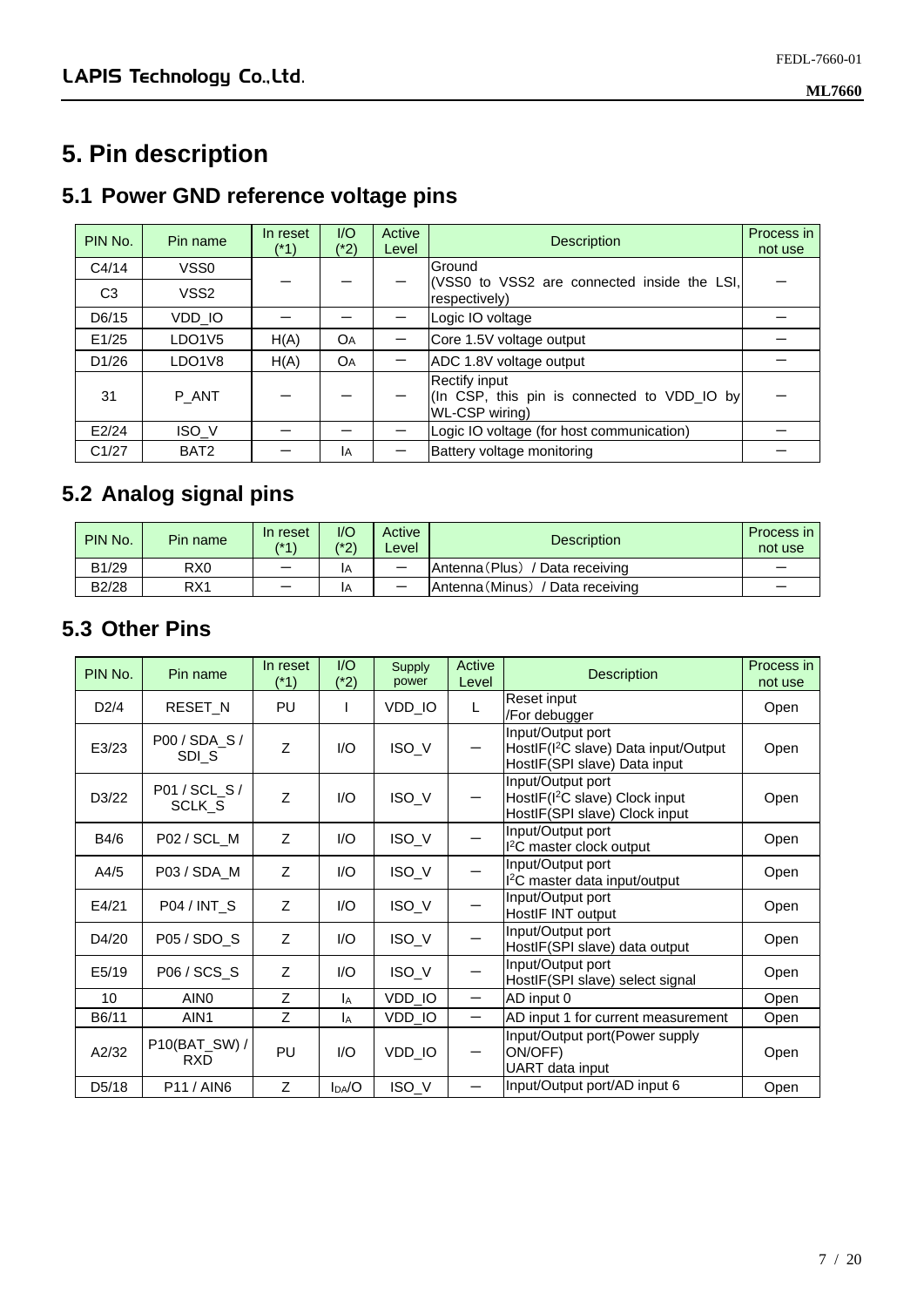| PIN No.     | Pin name                | In reset       | 1/O               | Supply | Active | <b>Description</b>                | Process in |
|-------------|-------------------------|----------------|-------------------|--------|--------|-----------------------------------|------------|
|             |                         | (*1)           | (*2)              | power  | Level  |                                   | not use    |
| A5/7        | P <sub>12</sub> / SDI M | Z              | 1/O               | ISO V  |        | Input/Output port                 | Open       |
|             |                         |                |                   |        |        | SPI master data input             |            |
|             |                         |                |                   |        |        | Input/Output port                 |            |
| E6/17       | P13 (BAT_CHG)<br>/ AIN7 | Z              | $I_{DA}/O$        | VDD IO |        | (interrupt input for Charging IC) | Open       |
|             |                         |                |                   |        |        | AD input 7                        |            |
| A6/9        |                         | $\overline{z}$ | 1/O               | ISO_V  |        | Input/Output port                 |            |
|             | P14 / SCLK_M            |                |                   |        |        | SPI master clock output           | Open       |
|             |                         | Z              | 1/O               |        |        | Input/Output port                 |            |
| B3/3        | P15/TXD                 |                |                   | VDD IO |        | <b>UART</b> data output           | Open       |
|             |                         |                |                   |        |        | Input/Output port                 |            |
| A3/2        | $P16(BAT)$ /            | $\overline{z}$ | I/O <sub>DA</sub> | VDD IO |        | (Discharge of input charge for    |            |
|             | AOUT                    |                |                   |        |        | Charging IC)                      | Open       |
|             |                         |                |                   |        |        | Analog monitor output             |            |
| <b>B5/8</b> | P17 / SDO_M             | Z              | 1/O               |        |        | Input/Output port                 |            |
|             |                         |                |                   | ISO_V  |        | SPI master data output            | Open       |
| C6/13       | <b>MCSEL0</b>           | PU             | O                 | VDD_IO |        | Matching capacitor select signal  | Open       |
| 12          | MCSEL1                  | PU             | O                 | VDD_IO | —      | Matching capacitor select signal  | Open       |
| A1/30       | <b>G SHUNT</b>          | L(A)           | O                 | P ANT  | —      | Shunt transistor control signal   | Open       |

# **5.4 Test pins**

| PIN No.          | Pin name     | In reset<br>$(*1)$ | 1/O<br>(*2) | <b>Supply</b><br>power | Active<br>∟evel | <b>Description</b>          | Process in<br>not use |
|------------------|--------------|--------------------|-------------|------------------------|-----------------|-----------------------------|-----------------------|
| C <sub>2/1</sub> | <b>TEST0</b> |                    | l/C         | VDD<br>IC              | -               | For test/For debugger       | Pull-Up               |
| C5/16            | ∨PP          |                    | ΙA          |                        |                 | Power supply for Flash test | Open                  |

#### (\*1) In reset state :

| Pin state<br>definition<br>in reset state | L(O)      | "L" level output        |
|-------------------------------------------|-----------|-------------------------|
|                                           | H(O)      | "H" level output        |
|                                           | L(A)      | Analog "L" level output |
|                                           | H(A)      | Analog "H" level output |
|                                           | PU        | Pull-Up                 |
|                                           | <b>PD</b> | Pull-Down               |
|                                           |           | <b>Floating state</b>   |

#### (\*2) I/O : For I/O definition, using under abbreviation

| I/O definition | <b>IA</b>         | Analog input                                             |
|----------------|-------------------|----------------------------------------------------------|
|                | OА                | Analog output                                            |
|                |                   | Digital input                                            |
|                | 1/O               | Bi-directional pin                                       |
|                | $I_{DA}/O$        | Bi-directional pin, Input are digital and analog shared  |
|                | I/O <sub>DA</sub> | Bi-directional pin, Output are digital and analog shared |
|                |                   | Digital output                                           |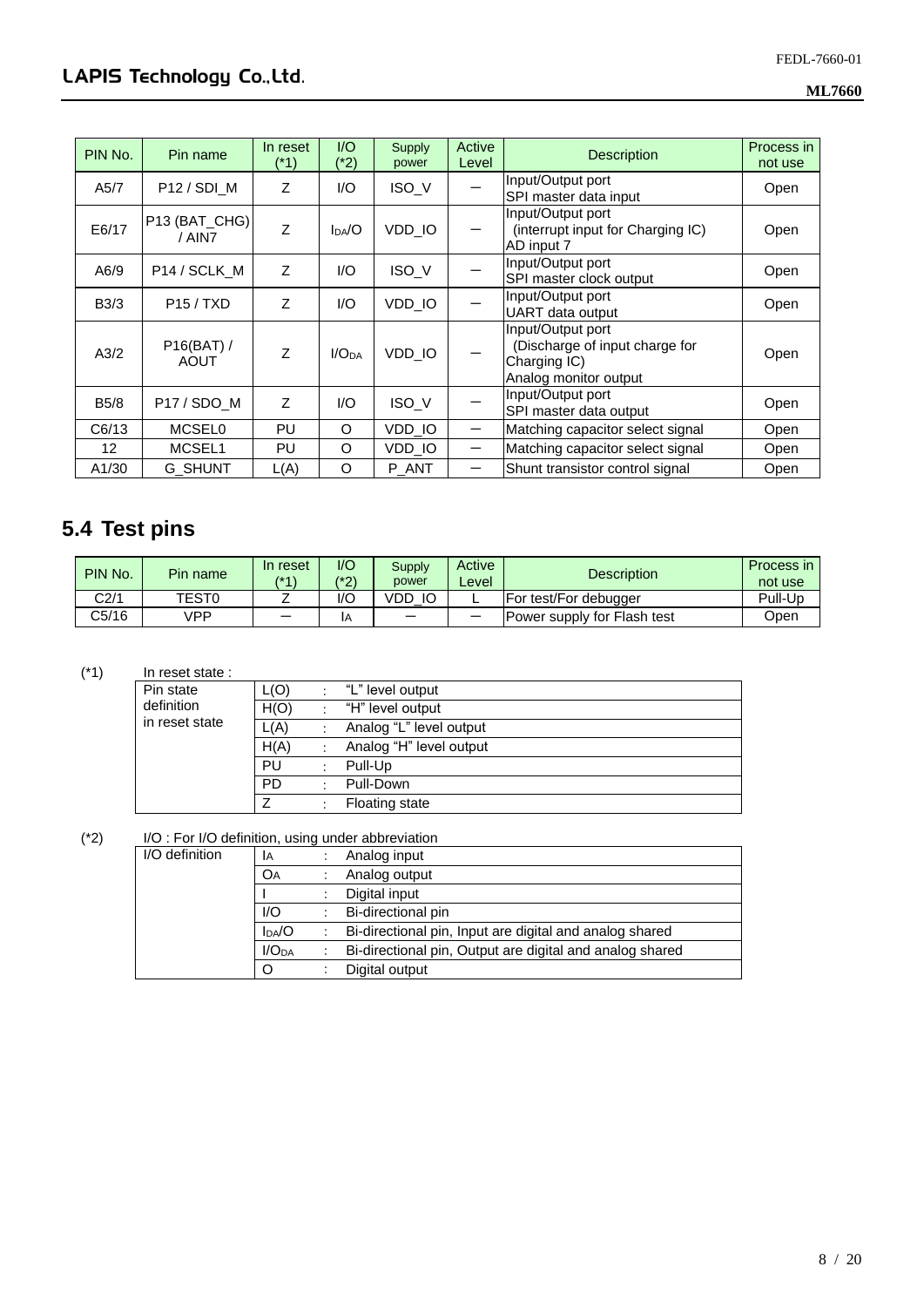### **6. Electrical characteristics**

#### **6.1 Absolute maximum ratings**

| <b>Item</b>             | Symbol           | Condition             | Rating                 | <b>Unit</b> |
|-------------------------|------------------|-----------------------|------------------------|-------------|
| Power voltage           | VDD IO           | Ta= $25^{\circ}$ C    | $-0.3$ to $+6.5$       | V           |
|                         | <b>ISO V</b>     | Ta=25 $^{\circ}$ C    | $-0.3$ to $+6.5$       | V           |
|                         | P ANT            | $Ta=25^{\circ}C$      | $-0.3$ to $+6.5$       | V           |
|                         | BAT <sub>2</sub> | Ta=25°C               | $-0.3$ to $+6.5$       |             |
| Core power voltage      | LDO1V5           | Ta=25°C               | $-0.3$ to $+2.0$       | V           |
| Analog power voltage    | LDO1V8           | Ta=25 $^{\circ}$ C    | $-0.3$ to $+6.5$       | V           |
| Input voltage           | <b>VDIN</b>      | Ta=25°C, Digital port | $-0.3$ to $V_{DD}+0.3$ | v           |
|                         |                  | Ta=25°C, RX0/RX1      | 12                     | V           |
| Input current           | li.              | Ta=25°C, Digital port | $-10$ to $+10$         | mA          |
|                         | <b>IP ANT</b>    | Ta=25°C               | 100                    | mA          |
| Output voltage          | V <sub>DO</sub>  | Ta=25°C, Digital port | $-0.3$ to $VDD+0.3$    | V           |
| Digital output current  | ldo.             | Ta=25°C               | $-12$ to $+20$         | mA          |
| Power dissipation (QFN) | PD.              | Ta=25 $^{\circ}$ C    |                        | W           |
| Power dissipation (CSP) | PD.              | Ta=25 $^{\circ}$ C    | 0.5                    | W           |
| Storage temperature     | $\mathsf{T}$ stg |                       | $-55$ to $+150$        | °C          |

V<sub>DD</sub>: Refer to Pin Description table, in case "Supply Power" column equals "VDD\_IO", VDD is VDD\_IO voltage and column equals "ISO\_V", VDD is ISO\_V voltage.

### **6.2 Recommended operating conditions**

| <b>Item</b>              | Symbol                    | Condition      | Min.            | Typ.  | Max.            | Unit       |
|--------------------------|---------------------------|----------------|-----------------|-------|-----------------|------------|
| Operating voltage        | VDD_IO                    | —              | 1.8             |       | 5.5             | V          |
|                          | ISO_V                     | —              | 1.8             |       | 5.5             | V          |
|                          | P_ANT                     | Communication  | 2.0             | 5.0   | 5.5             | V          |
|                          |                           | Charging       |                 | –     | 5.5             | V          |
| Operating temperature    | Ta                        | Communication  | -40             | $+25$ | +85             | °C         |
| LDO1V5 outside Capacitor | C <sub>LDO1V5</sub>       |                | Typ<br>-10%     | 2.2   | Typ<br>$+10%$   | μF         |
| P_ANT outside Capacitor  | <b>C</b> PANT             |                | Typ<br>$-10%$   | 2.2   | Typ<br>$+10%$   | μF         |
| LDO1V8 outside Capacitor | C <sub>LDO1V8</sub>       |                | Typ<br>$-10%$   | 0.47  | Typ<br>$+10%$   | μF         |
| VDD IO outside Capacitor | <b>C</b> <sub>VDDIO</sub> |                | Typ<br>$-10%$   | 0.1   | Typ<br>$+10%$   | μF         |
| ISO V outside Capacitor  | C <sub>ISOV</sub>         |                | Typ<br>$-10%$   | 0.1   | Typ<br>$+10%$   | μF         |
| Antenna input frequency  | <b>FANT</b>               |                | Typ<br>$-0.05%$ | 13.56 | Typ<br>$+0.05%$ | <b>MHz</b> |
| AIN input voltage        | <b>VAIN</b>               | AINO.AIN6.AIN7 | 0               |       | 1.8             | V          |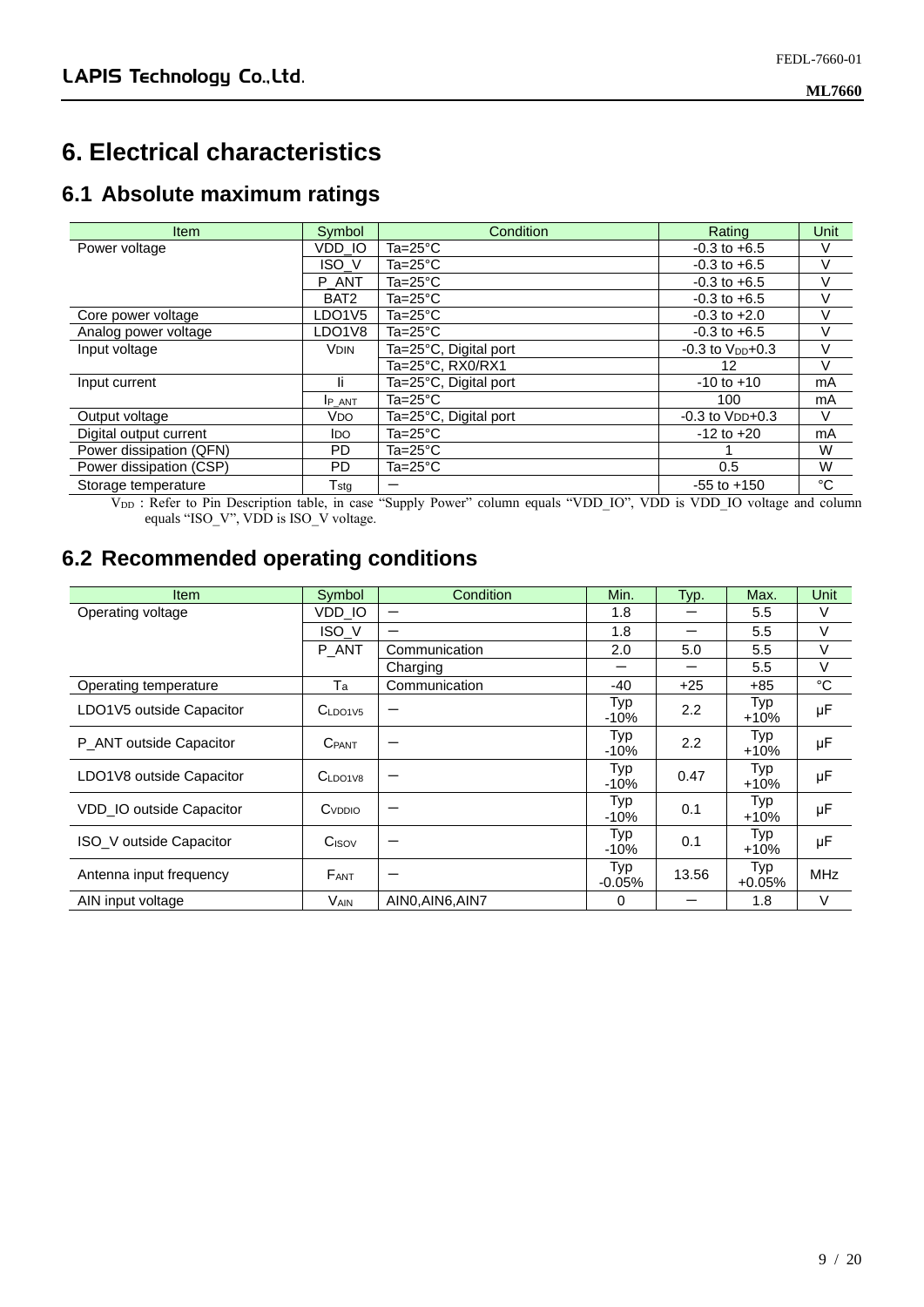### **6.3 Flash memory operating conditions**

| Item                             | Symbol           | <b>Condition</b>             | Range          | Unit  |
|----------------------------------|------------------|------------------------------|----------------|-------|
| Operating temperature (Ambience) | Top              | write/erase                  | $-20$ to $+60$ | °C    |
| Operating voltage                | P ANT            | write/erase                  | 2.7 to 5.5     | V     |
| Rewrite count                    | C <sub>EPD</sub> | Program Flash                | 100            | Times |
|                                  |                  | Data Flash                   | 10,000         | Times |
| Erase unit                       |                  | Sector erase (Program Flash) |                | KB    |
|                                  |                  | Sector erase (Data Flash)    | 128            | B     |
| Erase time (Maximum)             |                  | Sector erase                 | 50             | ms    |
| Write unit                       |                  | Program Flash                | 4 bytes        |       |
|                                  |                  | Data Flash                   | 1 byte         |       |

### **6.4 RF characteristics**

|                      |                  | (VDD IO=1.8 to 5.5V, P ANT=2.0 to 5.5V, VSS=0V, Ta=-40 to +85 °C) |      |      |      |      |
|----------------------|------------------|-------------------------------------------------------------------|------|------|------|------|
| <b>Item</b>          | Symbol           | Condition                                                         | Min. | Typ. | Max. | Unit |
| Input Level          | Vrx1             | RX0/RX1                                                           | 2.0  | —    | 5.9  |      |
| Input data amplitude | V <sub>RX2</sub> | RX0/RX1                                                           | 50   |      |      | mV   |
| Communication speed  |                  | RX0/RX1                                                           |      | 212  |      | kbps |
|                      | Frx              |                                                                   |      | 424  |      | kbps |

### **6.5 Notification characteristics**

|                    |         | $LO=1.8$ to 5.5V, P_ANT=2.0 to 5.5V, VSS=0V, Ta=-40 to +85 °C)<br>'VDD |      |                   |      |      |
|--------------------|---------|------------------------------------------------------------------------|------|-------------------|------|------|
| Item               | Symbol  | Condition                                                              | Min. | T <sub>VD</sub> . | Max. | Unit |
| <b>ANT</b> limiter | V PANT1 | Normal                                                                 |      | -                 | 5.5  |      |
|                    | V PANT2 | In case of abnormality notice                                          |      | 3.C               | –    |      |

### **6.6 Oscillation characteristics**

| (VDD_IO=1.8 to 5.5V, P_ANT=2.0 to 5.5V, VSS=0V) |  |
|-------------------------------------------------|--|
|                                                 |  |

| Item                                          | Symbol | Condition | Min.   | $TVD$ .        | Max.   | Unit |
|-----------------------------------------------|--------|-----------|--------|----------------|--------|------|
| Low speed embedded RC<br>oscillator frequency | 「LCR   |           | $-10%$ | 32.768<br>ר כי | $-10%$ | kHz  |

\*1 : 1024 cycle average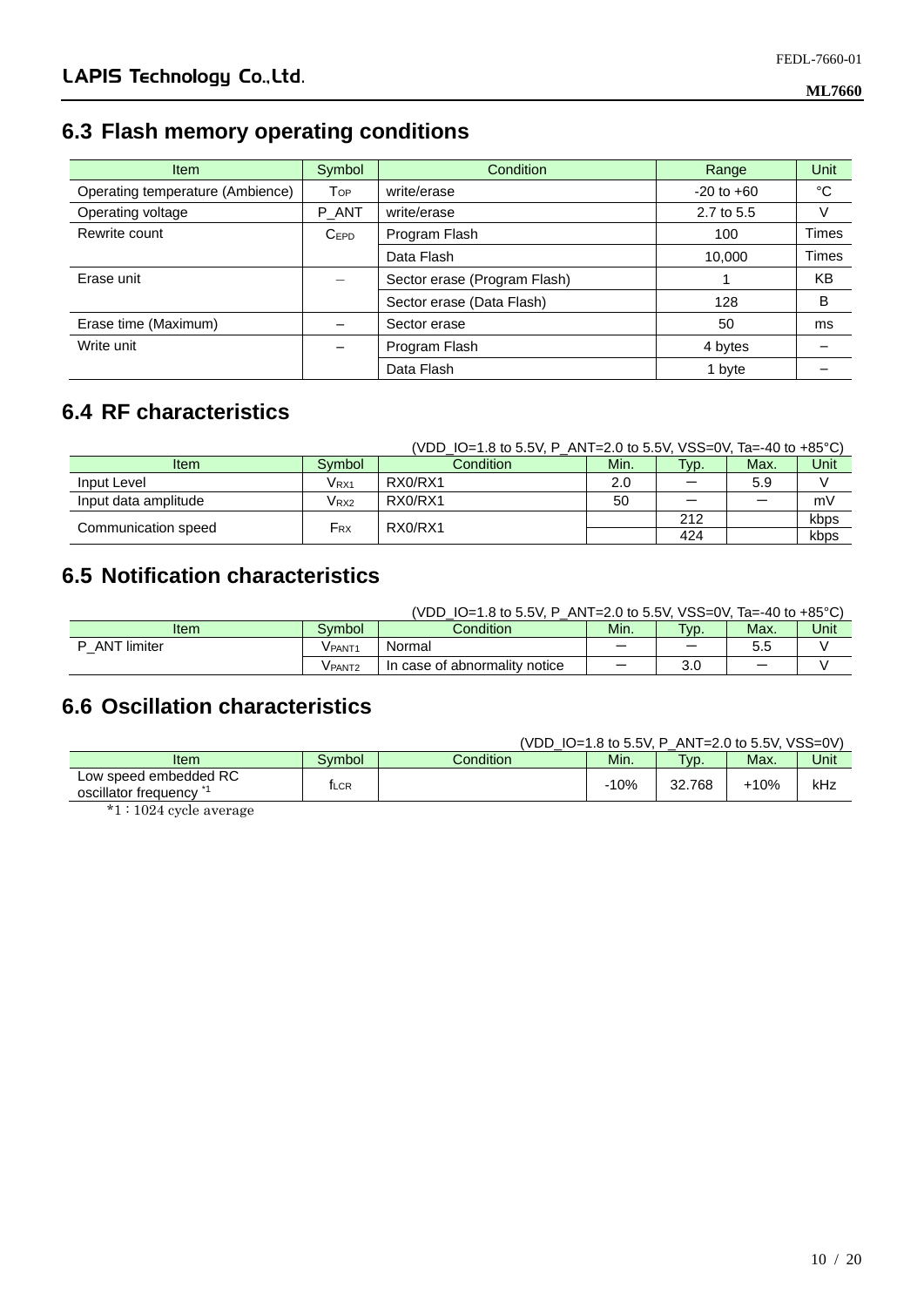### **6.7 SA-ADC characteristics**

|                                  |            | (VDD_IO=1.8 to 5.5V, P_ANT=2.0 to 5.5V, VSS=0V, Ta=-40 to +85°C) |      |      |      |            |
|----------------------------------|------------|------------------------------------------------------------------|------|------|------|------------|
| <b>Item</b>                      | Symbol     | Condition                                                        | Min. | Typ. | Max. | Unit       |
| <b>Resolution</b>                | n          |                                                                  |      | 10   |      | bit        |
| Integral non-linearity error     | INL        | LDO1V8=1.8V                                                      | -6   |      | +6   | <b>LSB</b> |
| Differential non-linearity error | <b>DNL</b> | LDO1V8=1.8V                                                      | -6   |      | +6   | <b>LSB</b> |
| Zero scale error                 | <b>ZSE</b> |                                                                  | -6   |      | +6   | <b>LSB</b> |
| Full scale error                 | <b>FSE</b> |                                                                  | -6   |      | +6   | <b>LSB</b> |
| Input impedance                  | <b>RI</b>  |                                                                  |      | 6k   |      | Ω          |
| SA-ADC reference voltage         | VREF       | $LDO1V8=V_{RFF}$                                                 |      | 1.8  |      |            |

### **6.8 Reset characteristics**

|                                      |                              | (VDD IO=1.8 to 5.5V, P ANT=2.0 to 5.5V, VSS=0V, Ta=-40 to +85 °C) |      |                          |      |      |
|--------------------------------------|------------------------------|-------------------------------------------------------------------|------|--------------------------|------|------|
| <b>Item</b>                          | Symbol                       | <b>Condition</b>                                                  | Min. | Typ.                     | Max. | Unit |
| RESET N pulse width                  | PRST                         |                                                                   |      | $\overline{\phantom{0}}$ |      | ms   |
| RESET_N noise removal<br>Pulse width | $\mathsf{P}_{\mathsf{NRST}}$ |                                                                   | -    | $\overline{\phantom{0}}$ | 0.3  | μs   |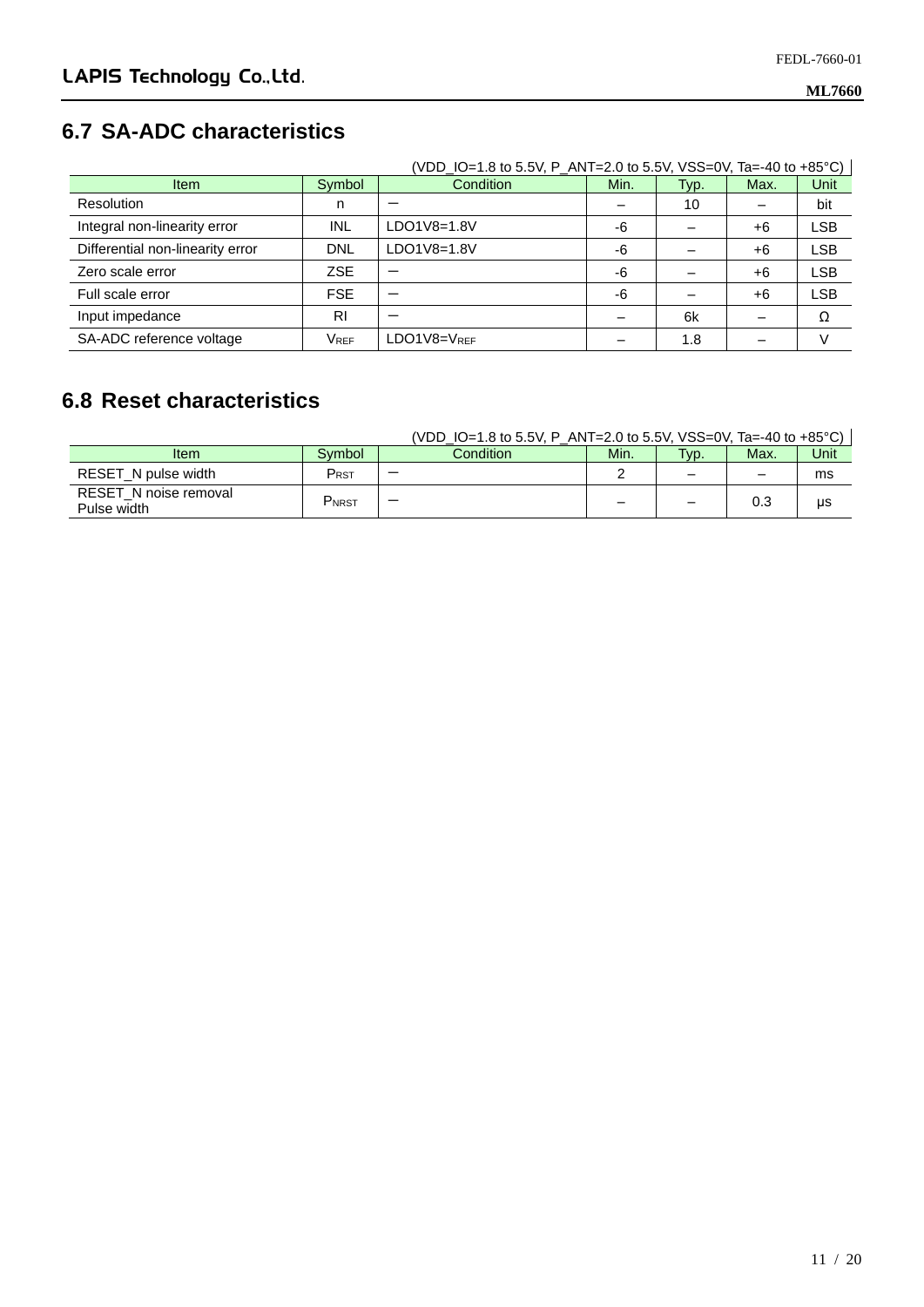### **6.9 AC characteristics (I<sup>2</sup>C Bus Interface)**

● Standard Mode 100kHz

| <b>Item</b>                                         | Symbol           | Condition                | Min. | Typ. | Max. | Unit |
|-----------------------------------------------------|------------------|--------------------------|------|------|------|------|
| <b>SCL S clock frequency</b>                        | fsc∟             | $\overline{\phantom{a}}$ |      |      | 100  | kHz  |
| SCL S hold time<br>(start/repeated start condition) | <b>t</b> HD:STA  |                          | 4.0  |      |      | μs   |
| SCL_S "L" level time                                | t <sub>LOW</sub> | $\overline{\phantom{m}}$ | 4.7  |      |      | μs   |
| SCL S "H" level time                                | thigh            | $\overline{\phantom{m}}$ | 4.0  |      |      | μs   |
| SCL_S setup time<br>(repeated start condition)      | tsu:sta          |                          | 4.7  |      |      | μs   |
| SDA S hold time                                     | <b>t</b> HD:DAT  | $\overline{\phantom{m}}$ | 0    |      |      | μs   |
| SDA_S setup time                                    | tsu:DAT          |                          | 0.25 |      |      | μs   |
| SDA S setup time<br>(P: Stop condition)             | tsu:sto          |                          | 4.0  |      |      | μs   |
| Bus free time                                       | <b>t</b> BUF     | $\overline{\phantom{0}}$ | 4.7  |      |      | μs   |

#### ● Fast Mode 400kHz

| (VDD_IO/ISO_V=1.8 to 5.5V, P_ANT=2.0 to 5.5V, VSS=0V, Ta=-40 to +85°C) |                         |                          |      |      |      |            |
|------------------------------------------------------------------------|-------------------------|--------------------------|------|------|------|------------|
| <b>Item</b>                                                            | Symbol                  | Condition                | Min. | Typ. | Max. | Unit       |
| <b>SCL_S clock frequency</b>                                           | fscL                    | $\overline{\phantom{m}}$ |      |      | 400  | <b>kHz</b> |
| SCL S hold time<br>(start/repeated start condition)                    | <b>t</b> HD:STA         | -                        | 0.6  |      |      | μs         |
| SCL S "L" level time                                                   | t <sub>LOW</sub>        | -                        | 1.3  |      |      | μs         |
| SCL_S "H" level time                                                   | t <sub>HIGH</sub>       | $\overline{\phantom{0}}$ | 0.6  |      |      | μs         |
| SCL S setup time<br>(repeated start condition)                         | tsu:sta                 | -                        | 0.6  |      |      | μs         |
| SDA S hold time                                                        | t <sub>HD:DAT</sub>     | $\qquad \qquad -$        | 0    |      |      | μs         |
| SDA_S setup time                                                       | tsu:DAT                 | -                        | 0.1  |      |      | μs         |
| SDA_S setup time<br>(P: Stop condition)                                | tsu:sto                 | —                        | 0.6  |      |      | μs         |
| Bus free time                                                          | <b>t</b> <sub>BUF</sub> | $\overline{\phantom{0}}$ | 1.3  |      |      | μs         |



If powering off ISO\_V of this LSI, it disables communications of other devices on the I<sup>2</sup>C bus. If there is a power supply of ISO\_V of this LSI even if powering off P\_ANT of this LSI, SDA\_S/SCL\_S maintains Hi-z state.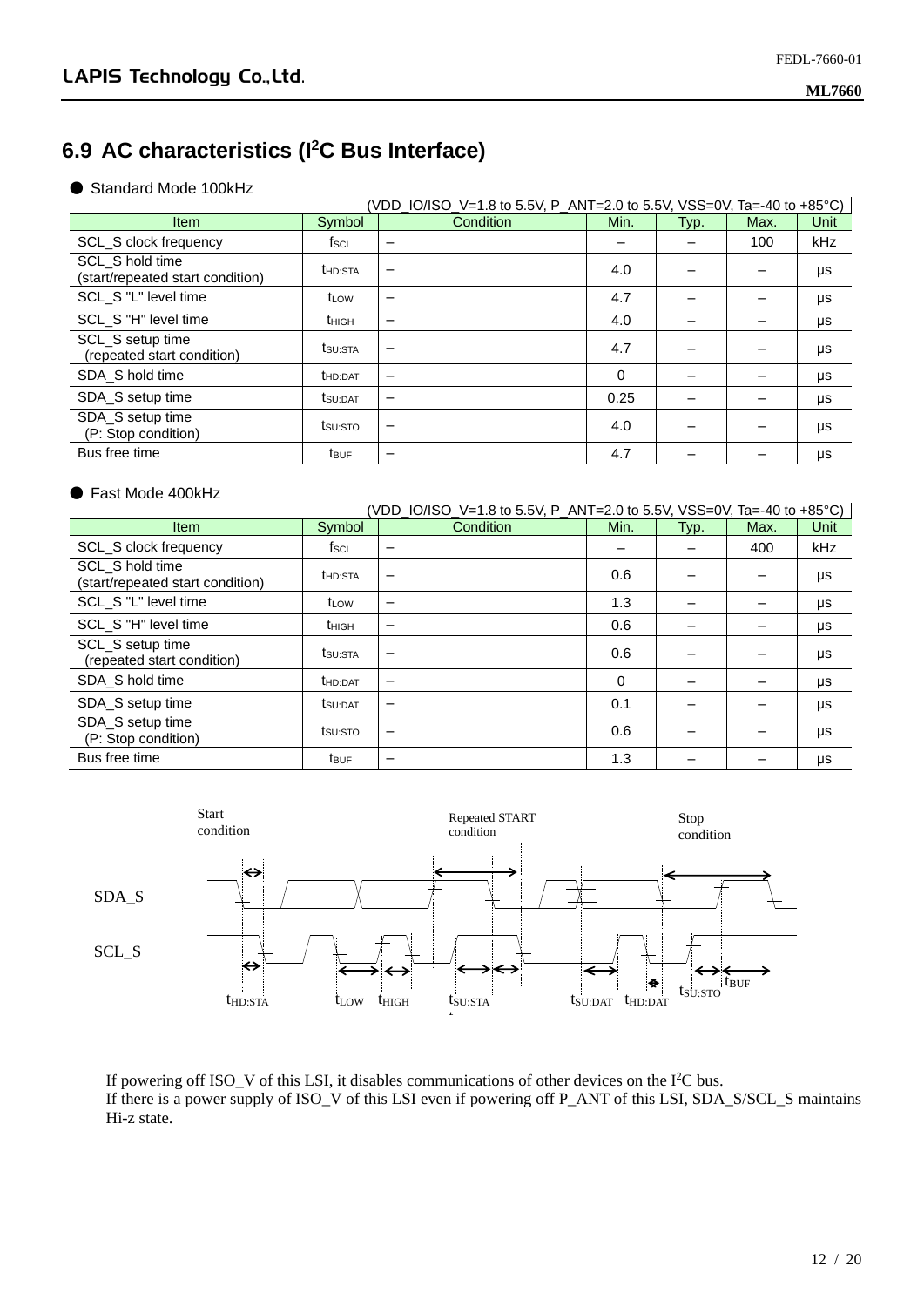# **6.10 AC characteristics (Host Interface: SPI slave)**

| (VDD_IO/ISO_V=1.8 to 5.5V, P_ANT=2.0 to 5.5V, VSS=0V, Ta=-40 to +85°C) |                  |           |      |      |      |      |
|------------------------------------------------------------------------|------------------|-----------|------|------|------|------|
| <b>Item</b>                                                            | Symbol           | Condition | Min. | Typ. | Max. | Unit |
| SCLK_S input cycle                                                     | tscyc            |           | 500  |      |      | ns   |
| SCLK_S input pulse width                                               | tsw              |           | 200  |      |      | ns   |
|                                                                        | t <sub>CS1</sub> |           | 80   |      |      | ns   |
| SCS_S setup time                                                       | tcs2             |           | 80   |      |      | ns   |
|                                                                        | t <sub>CH1</sub> |           | 80   |      |      | ns   |
| SCS S hold time                                                        | t <sub>CH2</sub> |           | 80   |      |      | ns   |
| SCS_S input pulse width                                                | tcw              |           | 80   |      |      | ns   |
| SDO_S output delay time                                                | tsp              |           |      |      | 240  | ns   |
| SDI_S input setup time                                                 | tss              |           | 80   |      |      | ns   |
| SDI_S input hold time                                                  | tsн              |           | 80   |      |      | ns   |

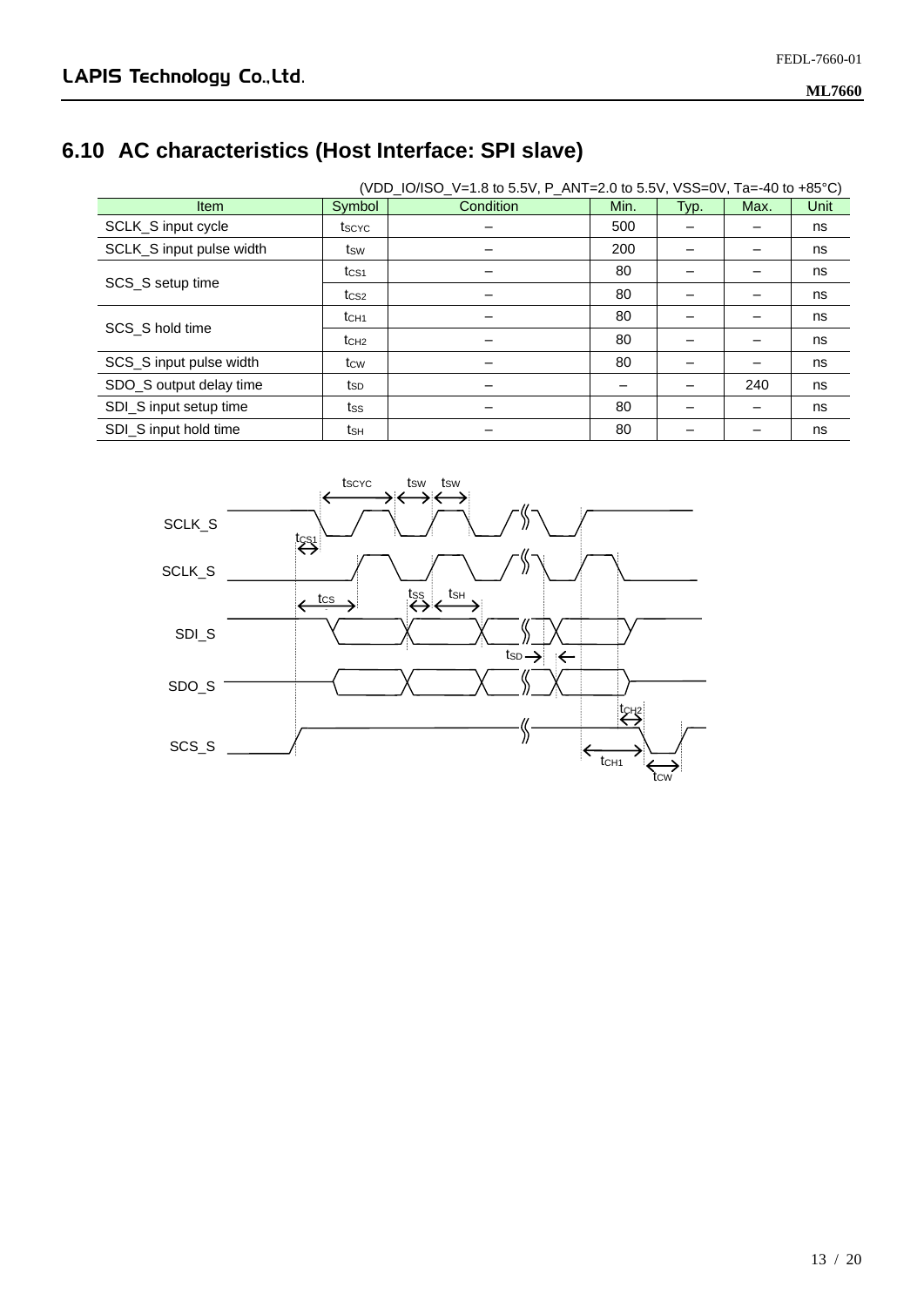### **6.11 AC characteristics (SPI master)**

|                           |        | (VDD_IO/ISO_V=1.8 to 5.5V, P_ANT=2.0 to 5.5V, VSS=0V, Ta=-40 to +85°C) |                       |                       |               |      |
|---------------------------|--------|------------------------------------------------------------------------|-----------------------|-----------------------|---------------|------|
| <b>Item</b>               | Symbol | Condition                                                              | Min.                  | Typ.                  | Max.          | Unit |
| SCLK_M output cycle       | tscyc  |                                                                        |                       | SCLK <sup>*1</sup>    |               | s    |
| SCLK_M output pulse width | tsw    |                                                                        | tscyc<br>$\times 0.4$ | tscyc<br>$\times 0.5$ | tscyc<br>x0.6 | s    |
| SDO_M output delay time   | tsp    |                                                                        |                       |                       | 100           | ns   |
| SDI_M input setup time    | tss    |                                                                        | 100                   |                       |               | ns   |
| SDI M input hold time     | tsн    |                                                                        | 60                    |                       |               | ns   |

\*1 : The Period of the internal clock selected by the interface register

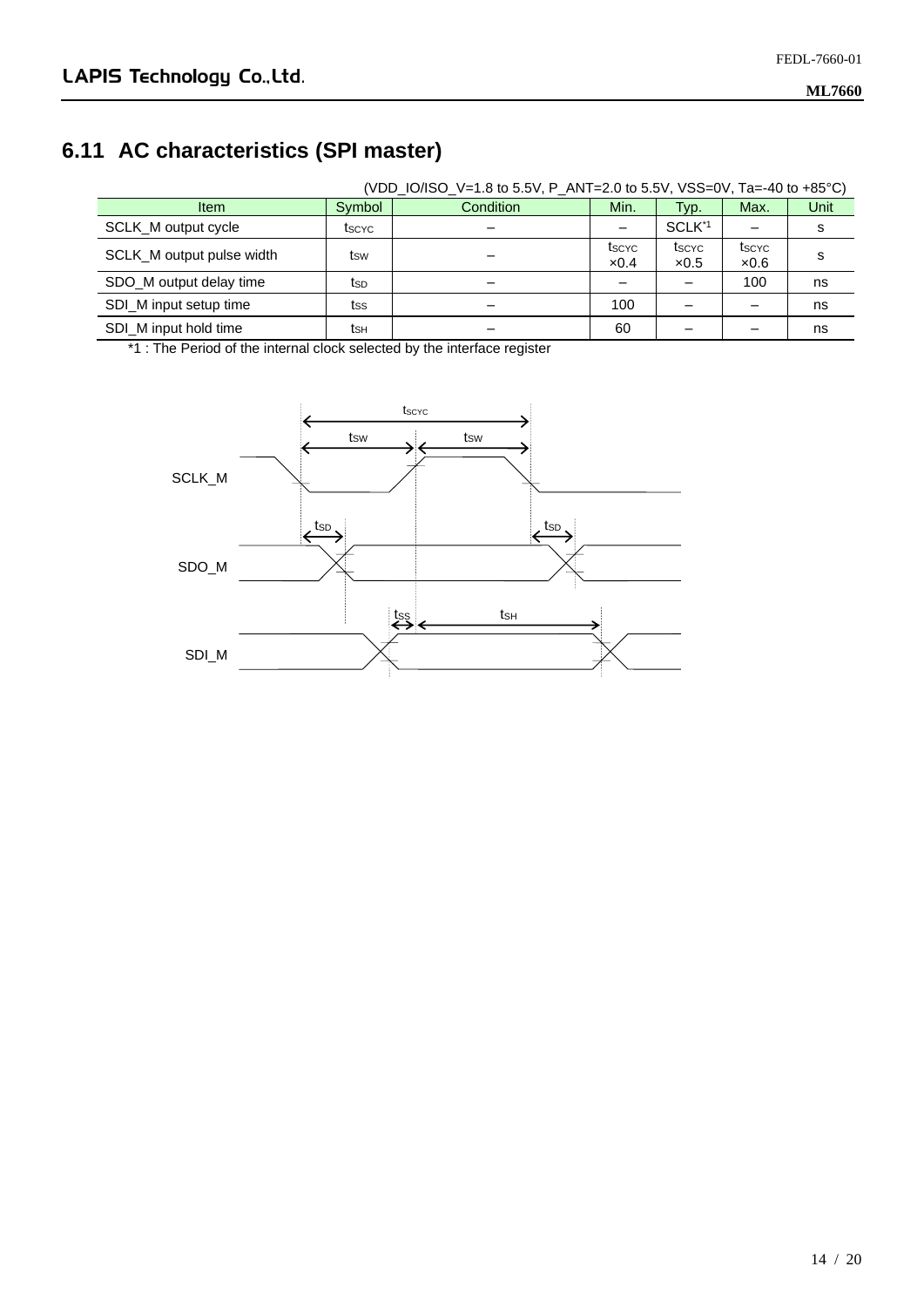#### **6.12 IO characteristics**

| (Unless otherwise specified, VDD_IO=1.8 to 5.5V, P_ANT=2.0 to 5.5V, VSS=0V, Ta=-40 to +85°C) |                    |                                                                                           |                          |                          |                          |         |
|----------------------------------------------------------------------------------------------|--------------------|-------------------------------------------------------------------------------------------|--------------------------|--------------------------|--------------------------|---------|
| Item                                                                                         | Symbol             | Condition                                                                                 | Min.                     | Typ.                     | Max.                     | Unit    |
| Output voltage 1                                                                             | VOH <sub>1</sub>   | $IOH = -1.0mA$                                                                            | $VDD - 0.5$              |                          |                          | V       |
| (P00-P07, P10-P17)                                                                           | VOL1               | $IOL=+0.5mA$                                                                              |                          |                          | 0.4                      | $\vee$  |
| Output voltage 2<br>(P00-P07, P10-P17)                                                       | VOL <sub>2</sub>   | $2.7V \leq V_{DD} \leq 5.5V$<br>$IOL=+5.0mA$                                              |                          | $\overline{\phantom{0}}$ | 0.6                      | $\vee$  |
| (LED mode selected)                                                                          |                    | $IOL=+2.0mA$                                                                              |                          | $\overline{\phantom{0}}$ | 0.4                      | $\vee$  |
| Output voltage 3<br>(P00-P03)<br>(I <sup>2</sup> C mode selected)                            | VOL3               | $IOL3=+3mA (I2C spec)$<br>$(VDD$ <sub>-</sub> IO $\geq$ 2V, ISO <sub>-</sub> V $\geq$ 2V) |                          | -                        | 0.4                      | $\vee$  |
| Output voltage 4<br>(P00-P03)<br>$(I2C$ mode selected)                                       | VOL <sub>4</sub>   | $IOL4=+2mA (I2C spec)$<br>$(VDD$ IO < 2V, ISO V < 2V)                                     |                          |                          | $V_{DD} \times 0.2$      | $\vee$  |
| Output leakage 1                                                                             | IOOH1              | VOH=V <sub>DD</sub> (at high impedance)                                                   | $\overline{\phantom{0}}$ | $\overline{\phantom{0}}$ | 1                        | μA      |
| (P00-P07, P10-P17)                                                                           | IOOL1              | VOL=VSS (at high impedance)                                                               | $-1$                     |                          | $\overline{\phantom{0}}$ | μA      |
| Input current 1                                                                              | IIH <sub>1</sub>   | $VIH1=VDD$                                                                                |                          |                          | 1                        | μA      |
| (RESET_N, TEST1_N)                                                                           | III <sub>1</sub>   | VIL1=VSS                                                                                  | $-900$                   | $-300$                   | $-20$                    | $\mu$ A |
| Input current 2                                                                              | IIH2               | $VIII = VDD$                                                                              |                          | $\overline{\phantom{0}}$ | 1                        | μA      |
| (TESTO)                                                                                      | IIL <sub>2</sub>   | VIL2=VSS                                                                                  | $-200$                   | $-15$                    | $-1$                     | μA      |
|                                                                                              | IIH3               | VIH3=V <sub>DD</sub> (In pull down)                                                       | 1                        | 15                       | 200                      | μA      |
| Input current 3                                                                              | IIL3               | VIL3=VSS (In pull down)                                                                   | $-200$                   | $-15$                    | $-1$                     | μA      |
| (P00-P07, P10-P17)                                                                           | IIH <sub>3</sub> Z | VIH3=V <sub>DD</sub> (at high impedance)                                                  | $\overline{\phantom{m}}$ | $\overline{\phantom{0}}$ | 1                        | μA      |
|                                                                                              | IIL3Z              | VIL3=VSS (at high impedance)                                                              | $-1$                     | $\overline{\phantom{0}}$ |                          | $\mu$ A |
| Input voltage 1                                                                              | VIH <sub>1</sub>   | $\overline{\phantom{m}}$                                                                  | $0.75 \times V_{DD}$     |                          | V <sub>DD</sub>          | $\vee$  |
| (RESET_N, TEST0,<br>P00-P07, P10-P17)                                                        | VIL <sub>1</sub>   |                                                                                           | $\Omega$                 | $\overline{\phantom{0}}$ | $0.3 \times V_{DD}$      | $\vee$  |
| Input pin capacitance<br>(RESET_N, TEST0,<br>P00-P07, P10-P17)                               | <b>CIN</b>         | $f=10kHz$<br>Vrms=50mV<br>$Ta=25^{\circ}C$                                                |                          | 10                       |                          | pF      |
| Leak current                                                                                 | <b>l</b> isov      | Voltage supply to the ISO_V<br>terminal, no magnetic field input                          |                          | 100                      |                          | nA      |

V<sub>DD</sub>: Refer to Pin Description table, in case "Supply Power" column equals "VDD\_IO", VDD is VDD\_IO voltage and column equals "ISO\_V", VDD is ISO\_V voltage.

Typ. standard is at Ta=25°C, VDD\_IO=3.0V

#### **6.13 Current consumption**

|  | (VDD_IO=1.8 to 5.5V, P_ANT=4.5 to 5.5V, VSS=0V, Ta=-40 to +85 °C) |
|--|-------------------------------------------------------------------|
|  |                                                                   |

| Item                | Symbol                    | Condition     | Min. | 'yp. | Max. | Unit |
|---------------------|---------------------------|---------------|------|------|------|------|
| Current consumption | $\overline{N}$<br>D<br>AN | Communication |      |      |      | mA   |
|                     |                           | Charging      |      | –    | U    | mA   |

\* Current consumption depends on the antenna design. The smaller the load resistance, the higher the current consumption. External Transistor is not included.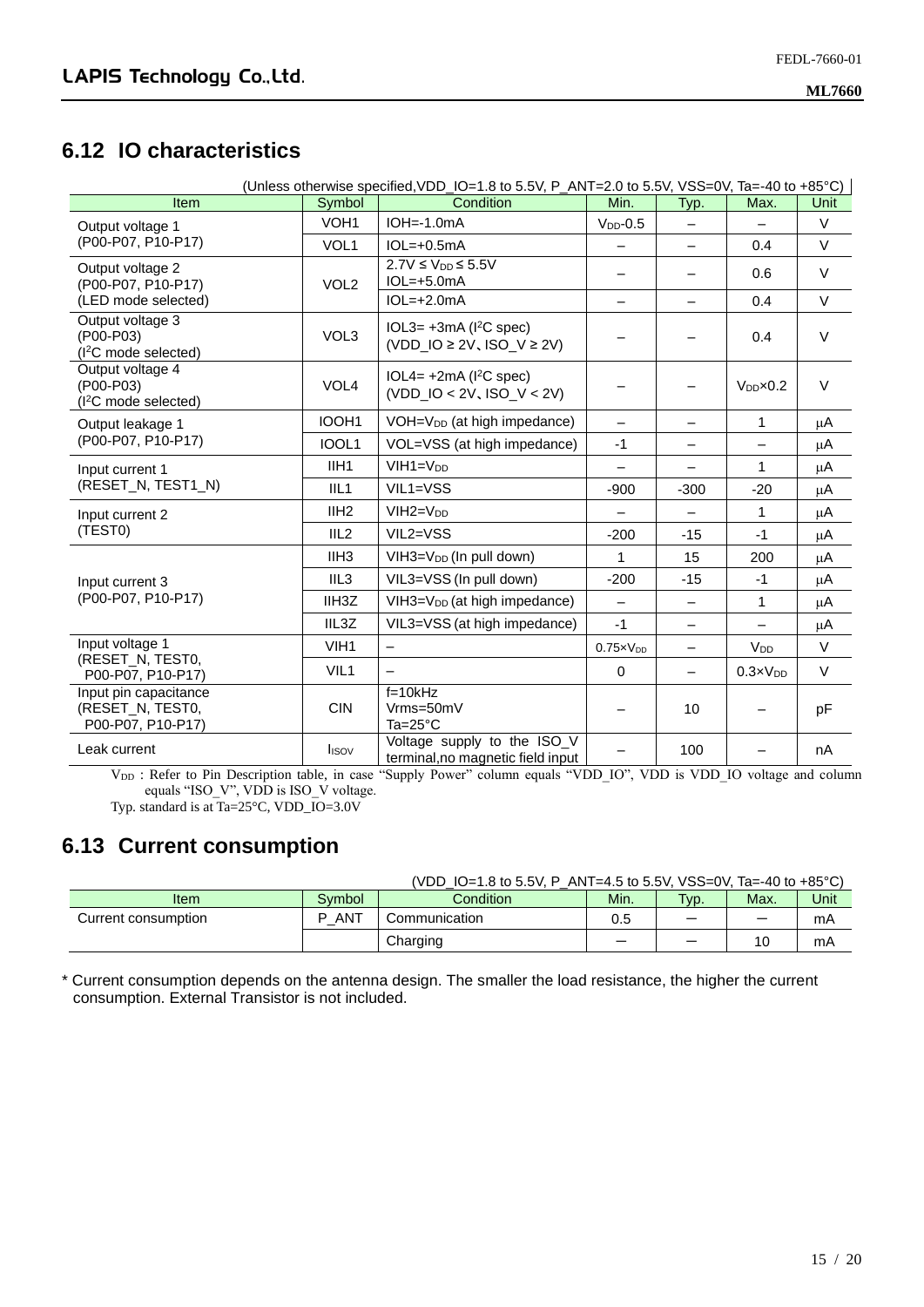### **7. Package dimensions**

WL-CSP30pin



Notes for Mounting the Surface Mount Type Package

The surface mount type packages are very susceptible to heat in reflow mounting and humidity absorbed in storage. Therefore, before you perform reflow mounting, contact a ROHM sales office for the product name, package name, pin number, package code and desired mounting conditions (reflow method, temperature and times).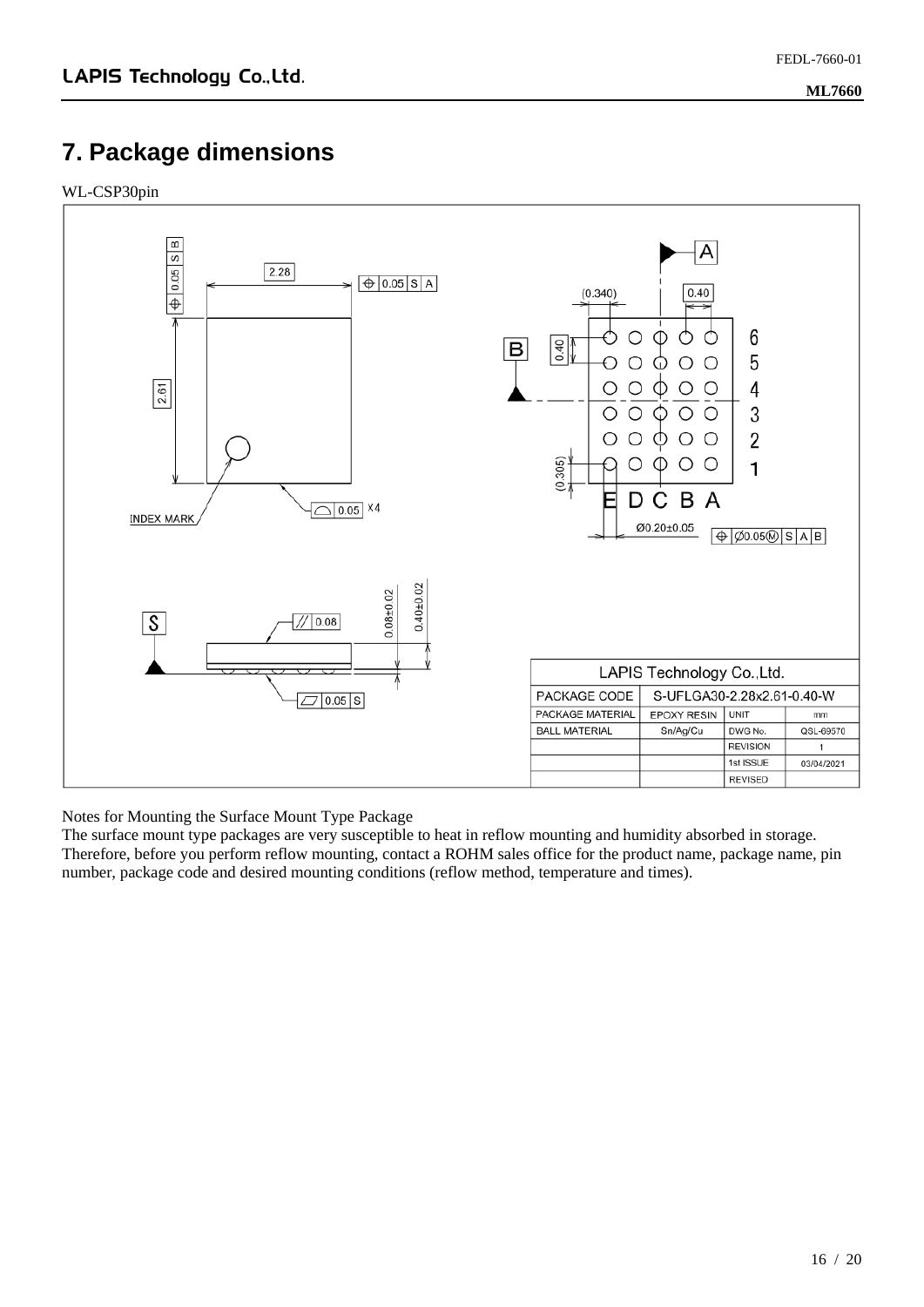#### WQFN32pin



Notes for Mounting the Surface Mount Type Package

The surface mount type packages are very susceptible to heat in reflow mounting and humidity absorbed in storage. Therefore, before you perform reflow mounting, contact a ROHM sales office for the product name, package name, pin number, package code and desired mounting conditions (reflow method, temperature and times).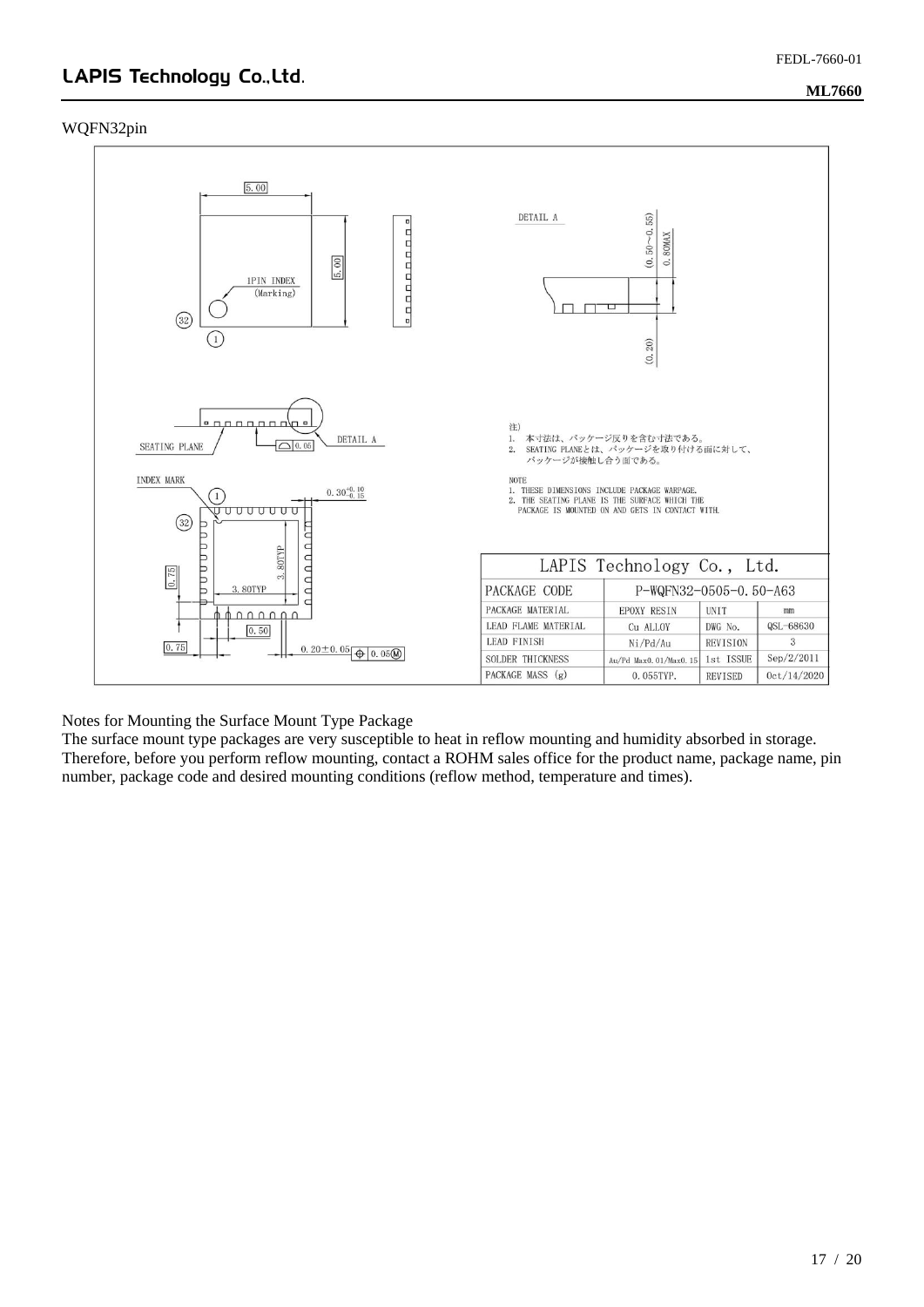# **8. Sample circuit**



#### Mandatory Parts List

| Parts Name            | Parts Number                                                          | Value                       | Size | Manufacturer | Description         |
|-----------------------|-----------------------------------------------------------------------|-----------------------------|------|--------------|---------------------|
| Capacitor             | C <sub>20</sub>                                                       | 150pF, over 100V            | 1005 | Murata       | GRM155 Series       |
|                       | C <sub>21</sub>                                                       | $100pF$ , over $100V$       | 1005 | Murata       | GRM155 Series       |
|                       | C <sub>22</sub>                                                       | 470pF                       | 1005 | Murata       | GRM155 Series       |
|                       | C <sub>27</sub>                                                       | $0.47\mu F$                 | 1005 | Murata       | GRM155 Series       |
|                       | C <sub>23</sub> , C <sub>26</sub>                                     | $2.2\mu F$                  | 1005 | Murata       | GRM155 Series       |
|                       | C <sub>24</sub> , C <sub>25</sub>                                     | 1µF, Decoupling Capacitor   | 1005 | Murata       | GRM155 Series       |
| Resistor              | R <sub>20</sub>                                                       | $10k\Omega$ , For discharge | 1005 | <b>ROHM</b>  | <b>MCR01</b> Series |
|                       | R <sub>21</sub>                                                       | 1Ω                          | 1005 | <b>ROHM</b>  | <b>MCR01</b> Series |
|                       | R <sub>22</sub>                                                       | 330Ω                        | 1005 | <b>ROHM</b>  | <b>MCR01</b> Series |
|                       | R <sub>23</sub>                                                       | $10k\Omega$                 | 1005 | <b>ROHM</b>  | <b>MCR01</b> Series |
|                       | R24                                                                   | $100k\Omega$                | 1005 | <b>ROHM</b>  | <b>MCR01</b> Series |
| <b>MOS</b> Transistor | M <sub>20</sub>                                                       | NMOS, 60V, 0.25A            | 2924 | <b>ROHM</b>  | <b>RK7002BM</b>     |
|                       | M22                                                                   | PMOS, 20V, 1.5A             | 2020 | <b>ROHM</b>  | OS6M4(Dual)         |
|                       | M23                                                                   | NMOS, 20V, 1.5A             | 2020 | <b>ROHM</b>  | OS6M4(Dual)         |
| <b>Schottky Diode</b> | D <sub>20</sub> , D <sub>21</sub> , D <sub>22</sub> , D <sub>23</sub> | Ifmax=5A,Vf=360mV, Vr=20V   | 2508 | <b>ROHM</b>  | RB162VAM-20         |
| Charger IC            | U <sub>1</sub>                                                        |                             |      |              |                     |
| <b>Battery</b>        |                                                                       | ٠                           |      |              |                     |
| ANT                   |                                                                       | $\overline{\phantom{a}}$    |      |              |                     |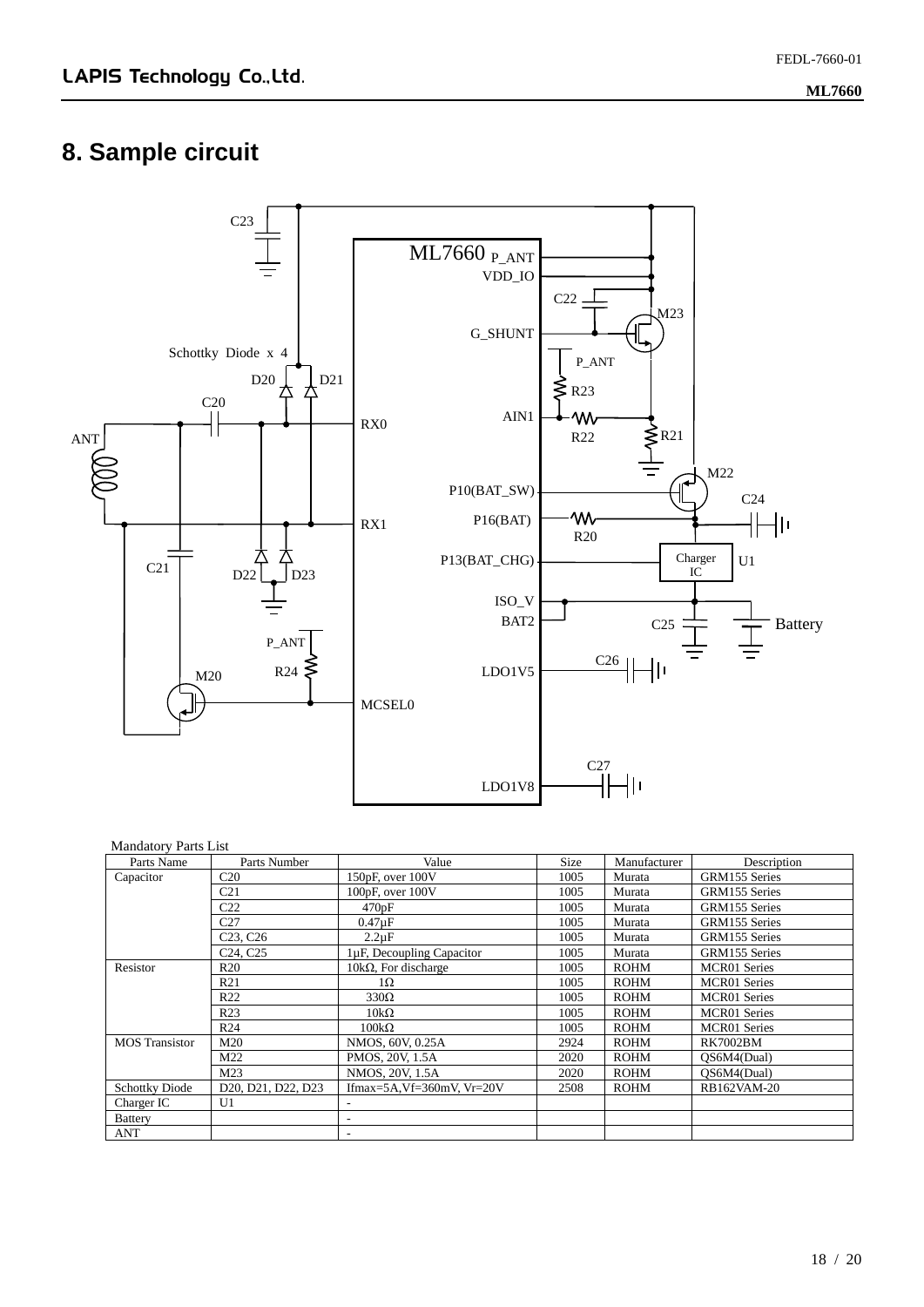# **Revision history**

| Document No. | <b>Issue Date</b> | Page                |                    |                 |  |
|--------------|-------------------|---------------------|--------------------|-----------------|--|
|              |                   | Previous<br>Edition | Current<br>Edition | Change contents |  |
| FEDL7660-01  | 2021.10.5         | -                   | —                  | First edition   |  |